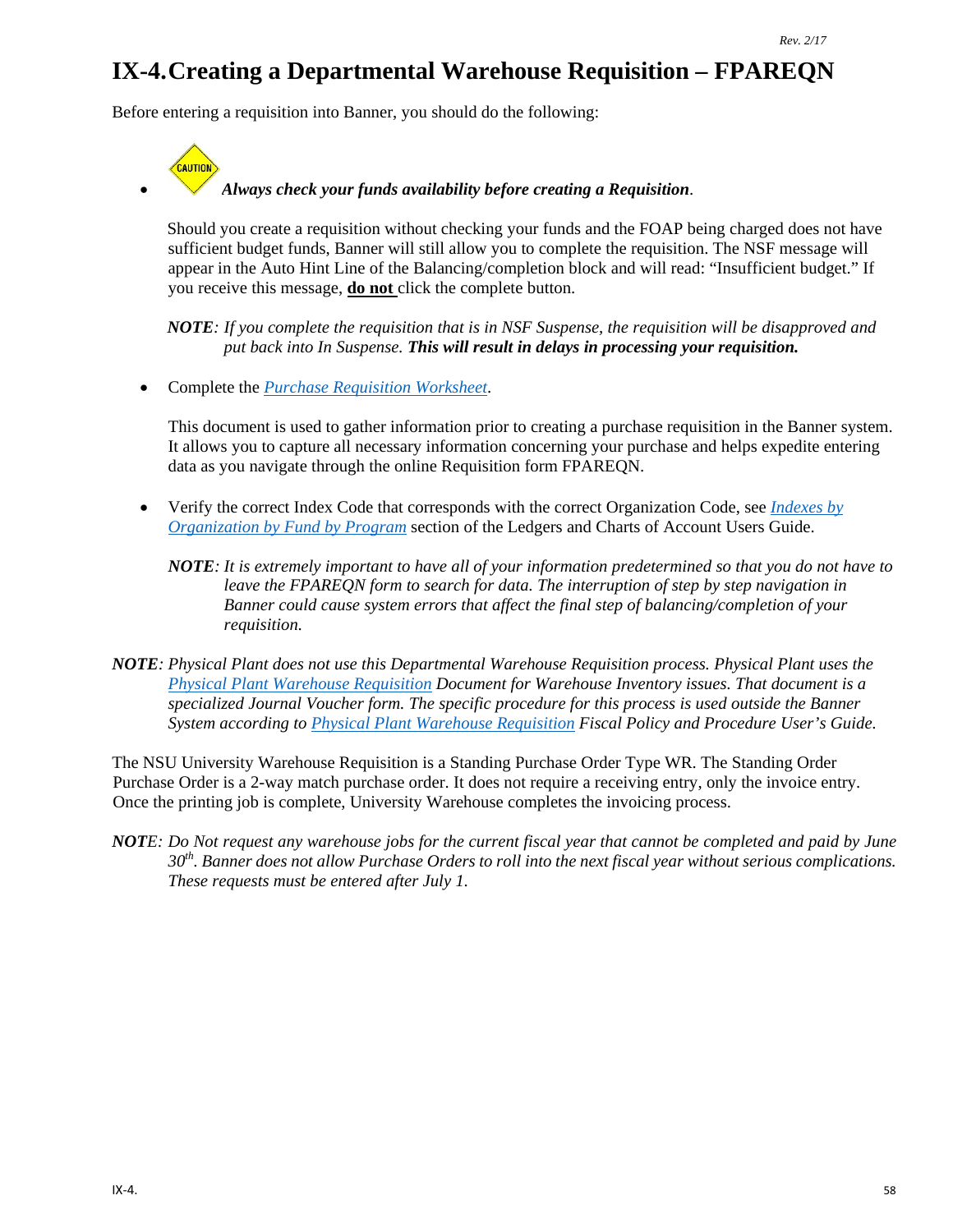# **University Warehouse Requisition Processing**

# **Go To…:** Type **FPAREQN [Enter]**

| Oracle Fusion Middleware Forms Services                                                                                    |                  | ا و اده<br>x                 |
|----------------------------------------------------------------------------------------------------------------------------|------------------|------------------------------|
| File Edit Options Block Item Record Query Tools Help                                                                       |                  |                              |
| 泪泪<br>E<br>ħ<br>3<br>$\bigoplus_{i=1}^n$<br>昌<br>E<br>圃<br>$\mathbb{X}$<br> Q <br>$+1$<br>a.<br>167<br>眉                   |                  |                              |
| 16 PM (29:16 PM) GUAGMNU 8.4.2 (TEST2095) - Thursday, November 06, 2014 - Last login Wednesday, November 05, 2014 03:29:16 |                  | $\leq$ $\oplus$ $\times$     |
| Products: $\vert \cdot \vert$<br>$\left[\rule{0pt}{10pt}\right.$<br><b>Go To</b> FPAREQN<br>Welcome, Christi Sarpy.        |                  | Menu Site Map<br>Help Center |
| General Ledger [*FINGENLL]                                                                                                 |                  | <b>My Links</b>              |
| Finance Operations [*FINOPER]                                                                                              |                  |                              |
| Stores Inventory [*FINSTORES]                                                                                              |                  | Change Banner Password       |
| Purchasing and Procurement [*FINPURCH]                                                                                     |                  | <b>Check Banner Messages</b> |
| Request Processing [*FINREQST]                                                                                             |                  | Personal Link 1              |
| <b>Requisition [FPAREQN]</b>                                                                                               |                  | Personal Link 2              |
| Stores Requisition [FSAREQN]                                                                                               |                  |                              |
| Requisition Query [FPIREQN]                                                                                                |                  | Personal Link 3              |
| Requisition Cancel [FPARDEL]                                                                                               |                  | Personal Link 4              |
| Requisition Suspense List [FPIREQS]                                                                                        |                  | Argos Report Viewer          |
| <b>Buyer Assignment [FPAABUY]</b>                                                                                          |                  |                              |
| Open Requisition by FOAPAL [FPIORQF]                                                                                       |                  | <b>Banner Bookshelf</b>      |
| Purchase Order Assignment [FPAPOAS]                                                                                        |                  |                              |
| Vendor Products Query [FPIVPRD]                                                                                            |                  | My Institution               |
| Vendor Products Validation [FPVVPRD]                                                                                       |                  |                              |
| Agreement Processing [FPAAGRD]<br>Requisition Validation [FPIRQST]                                                         |                  |                              |
| Requisition Commodity Summary [FPICOMS]                                                                                    |                  |                              |
|                                                                                                                            |                  | σ                            |
| <b>Banner Broadcast Messages</b>                                                                                           |                  |                              |
|                                                                                                                            | $\blacktriangle$ |                              |
|                                                                                                                            |                  | ERSITY OF LOUD               |
|                                                                                                                            |                  |                              |
| Enter the object name; Press LIST for listing.                                                                             |                  |                              |
| $<$ OSC><br>Record: 1/1                                                                                                    |                  |                              |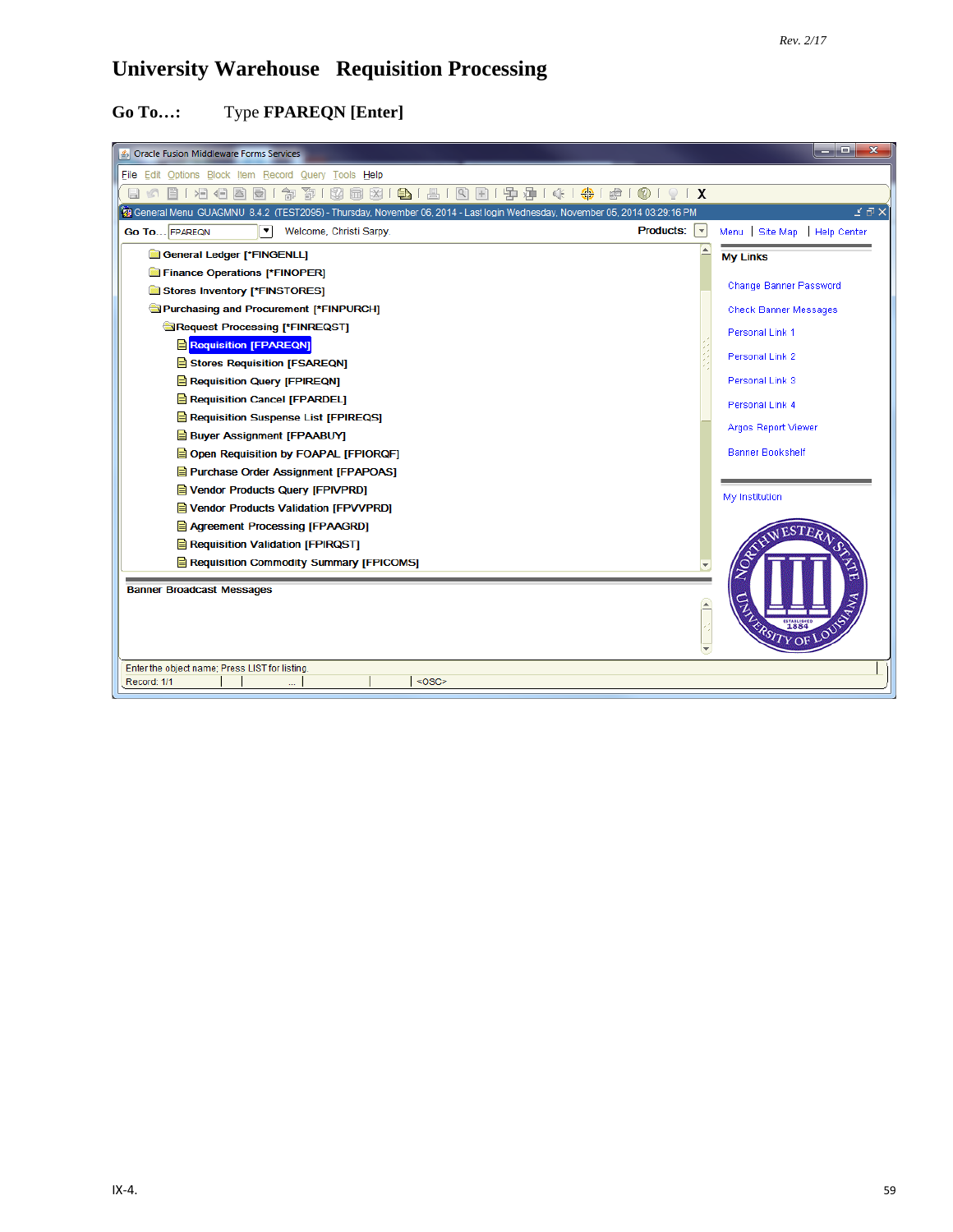**FPAREQN** begins the procurement process by defining an internal request to acquire goods or services. It enables you to define departmental needs by identifying the requestor, vendor, commodity, and accounting information.

**Only one field will be on the screen asking for the Requisition number (see below) DO NOT enter a number here if you are creating a new requisition, Banner creates all Requisitions numbers.** 

### **1. Requisition:**

**There are two options to begin the Requisition process:** 

- **Next Block [Ctrl+Pg Down]** for a new requisition. Banner will assign a new requisition number (eight characters, i.e. RXXXXXX) after the vendor is chosen.
- Enter a Requisition number or use the search feature to locate an existing requisition to modify and complete it.

*NOTES: Once a requisition has been completed using FPAREQN, it cannot be modified.* 

*Make sure you enter the exact Requisition number, or a new one will be created.*

*IMPORTANT: Be extremely careful when entering a pre-assigned in-process requisition number. Make sure you type the number "0" (zero) and not the letter "o" or "O"!*

| $= 0$<br>$\mathbf{x}$<br><u>5</u> Oracle Fusion Middleware Forms Services: Open > FPAREQN                                |
|--------------------------------------------------------------------------------------------------------------------------|
| File Edit Options Block Item Record Query Tools Help                                                                     |
| 3 9 8 8 8 1 8 1 8 1 8 8 1 9 8 1 4 1 4 1 4 1 6 1 0 1 0 1 0 1 X<br>相相固固<br>御面<br>冒め<br>目「                                  |
| <b>Val Requisition FPAREQN 8.6.0.3 (TEST2095)</b> 3.3.3.3.3.3.3.3.3.3.                                                   |
|                                                                                                                          |
|                                                                                                                          |
| ¢<br>罓<br><b>Requisition:</b>                                                                                            |
|                                                                                                                          |
|                                                                                                                          |
|                                                                                                                          |
|                                                                                                                          |
|                                                                                                                          |
|                                                                                                                          |
|                                                                                                                          |
|                                                                                                                          |
|                                                                                                                          |
|                                                                                                                          |
|                                                                                                                          |
|                                                                                                                          |
|                                                                                                                          |
|                                                                                                                          |
|                                                                                                                          |
|                                                                                                                          |
|                                                                                                                          |
|                                                                                                                          |
|                                                                                                                          |
| Enter NEXT or leave blank for automatic assignment or enter document number; press Next Field to activate COPY function. |
| $<$ OSC><br>Record: 1/1<br>u.                                                                                            |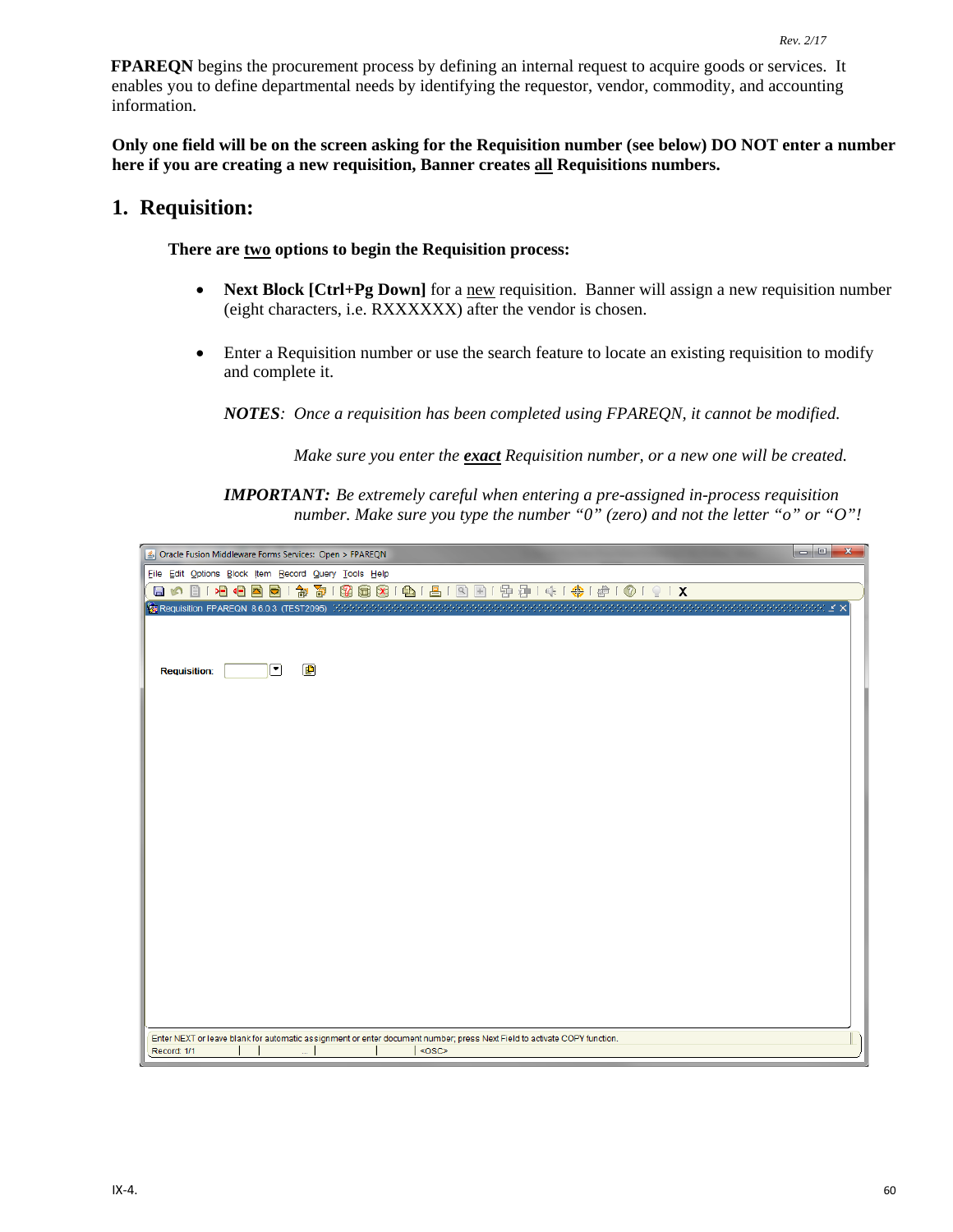# **Requisition Entry: Requestor/Delivery Information**

Most of the fields on the **Requestor/Delivery** block will automatically populate based on the user's security profile. Use **TAB** to navigate through the form.

|                                                  | S Oracle Fusion Middleware Forms Services: Open > FPAREQN                                                             |                                            |             |                               |                      |                           | lo O<br>$\mathbf{x}$ |
|--------------------------------------------------|-----------------------------------------------------------------------------------------------------------------------|--------------------------------------------|-------------|-------------------------------|----------------------|---------------------------|----------------------|
|                                                  | File Edit Options Block Item Record Query Tools Help                                                                  |                                            |             |                               |                      |                           |                      |
| 相相固<br>目の<br>e de                                | 御<br>面Ⅰ<br>国 [X]<br>Ð<br>$\mathbf{P}$                                                                                 | $\bigoplus$<br>昌!<br> Q                    |             | 图   中国   中国 中国 中国 国   5       |                      |                           |                      |
|                                                  | <b>Variable University: Requestor/Delivery Information FPAREQN 8.6.0.3 (TEST2095)</b> (2000) 2000 2000 2000 2000 2000 |                                            |             |                               |                      |                           |                      |
|                                                  |                                                                                                                       |                                            |             |                               |                      |                           |                      |
| <b>Requisition:</b>                              | <b>NEXT</b>                                                                                                           |                                            |             |                               |                      |                           |                      |
| <b>Order Date:</b>                               | ⊞<br>15-JAN-2015                                                                                                      | <b>Transaction Date:</b>                   | 15-JAN-2015 | 囲                             |                      | $\Box$ In Suspense        |                      |
| <b>Delivery Date:</b><br><b>Commodity Total:</b> | Ħ<br>22-JAN-2015                                                                                                      | <b>Comments:</b><br>0.00 Accounting Total: |             | <b>WR-University Warehous</b> | 0.00                 | Document Text             |                      |
|                                                  |                                                                                                                       |                                            |             |                               |                      | Document Level Accounting |                      |
|                                                  |                                                                                                                       |                                            |             |                               |                      |                           |                      |
| Requestor/Delivery Information                   | Vendor Information                                                                                                    | Commodity/Accounting                       |             | Balancing/Completion          |                      |                           |                      |
|                                                  |                                                                                                                       |                                            |             |                               |                      |                           |                      |
| <b>Requestor:</b>                                | Christi Sarpy                                                                                                         |                                            |             |                               |                      |                           |                      |
| Organization:                                    | Business Affairs<br>311111                                                                                            |                                            |             |                               | <b>Area Code</b>     | <b>Phone Number</b>       | <b>Extension</b>     |
| <b>COA:</b>                                      | N       Northwestern State University of LA                                                                           |                                            |             | Phone:                        | 318                  | 3574496                   |                      |
| Email:                                           | sarpyc@nsula.edu                                                                                                      |                                            |             | <b>Fax:</b>                   | 318                  | 3574257                   |                      |
| <b>Ship To:</b>                                  | 罓<br><b>ND</b>                                                                                                        |                                            |             |                               |                      |                           |                      |
|                                                  |                                                                                                                       |                                            |             |                               |                      |                           |                      |
| <b>Street Line 1:</b>                            | No Delivery Required                                                                                                  |                                            |             | Contact:                      | No Delivery Required |                           |                      |
| <b>Street Line 2:</b>                            |                                                                                                                       |                                            |             | <b>Attention To:</b>          | Christi Sarpy        |                           |                      |
| <b>Street Line 3:</b>                            |                                                                                                                       |                                            |             |                               |                      |                           |                      |
|                                                  |                                                                                                                       |                                            |             |                               |                      |                           |                      |
| <b>Building:</b>                                 | Floor:                                                                                                                |                                            |             |                               |                      |                           |                      |
| City:<br><b>State or Province:</b>               | <b>Zip or Postal Code:</b>                                                                                            |                                            |             |                               | <b>Area Code</b>     | <b>Phone Number</b>       | <b>Extension</b>     |
| Nation:                                          | <b>United States</b>                                                                                                  |                                            |             |                               |                      |                           |                      |
|                                                  |                                                                                                                       |                                            |             |                               |                      |                           |                      |
|                                                  |                                                                                                                       |                                            |             |                               |                      |                           |                      |
| Enter request order date(DD-MON-YYYY)            |                                                                                                                       |                                            |             |                               |                      |                           |                      |
| Record: 1/1                                      |                                                                                                                       | <osc></osc>                                |             |                               |                      |                           |                      |

# **2. Requisition Entry Header Block**

| <b>Order Date:</b>    | REQUIRED. Automatically defaults to current date.                                                                                                                                                                                                                                         |
|-----------------------|-------------------------------------------------------------------------------------------------------------------------------------------------------------------------------------------------------------------------------------------------------------------------------------------|
|                       | Transaction Date: REQUIRED. Automatically defaults to current date.                                                                                                                                                                                                                       |
| <b>Delivery Date:</b> | REQUIRED. Estimate the date when the items will be delivered. The Delivery Date<br>must be greater than the transaction date.                                                                                                                                                             |
|                       | <b>NOTE:</b> Do not request any warehouse jobs for the current fiscal year that cannot be<br>completed and paid by June $30th$ . Banner does not allow Purchase Orders to<br>roll into the next fiscal year without serious complications. These request must<br>be entered after July 1. |
| <b>Comments:</b>      | Enter the NSU Purchase Order Type, WR - University Warehouse. [TAB]                                                                                                                                                                                                                       |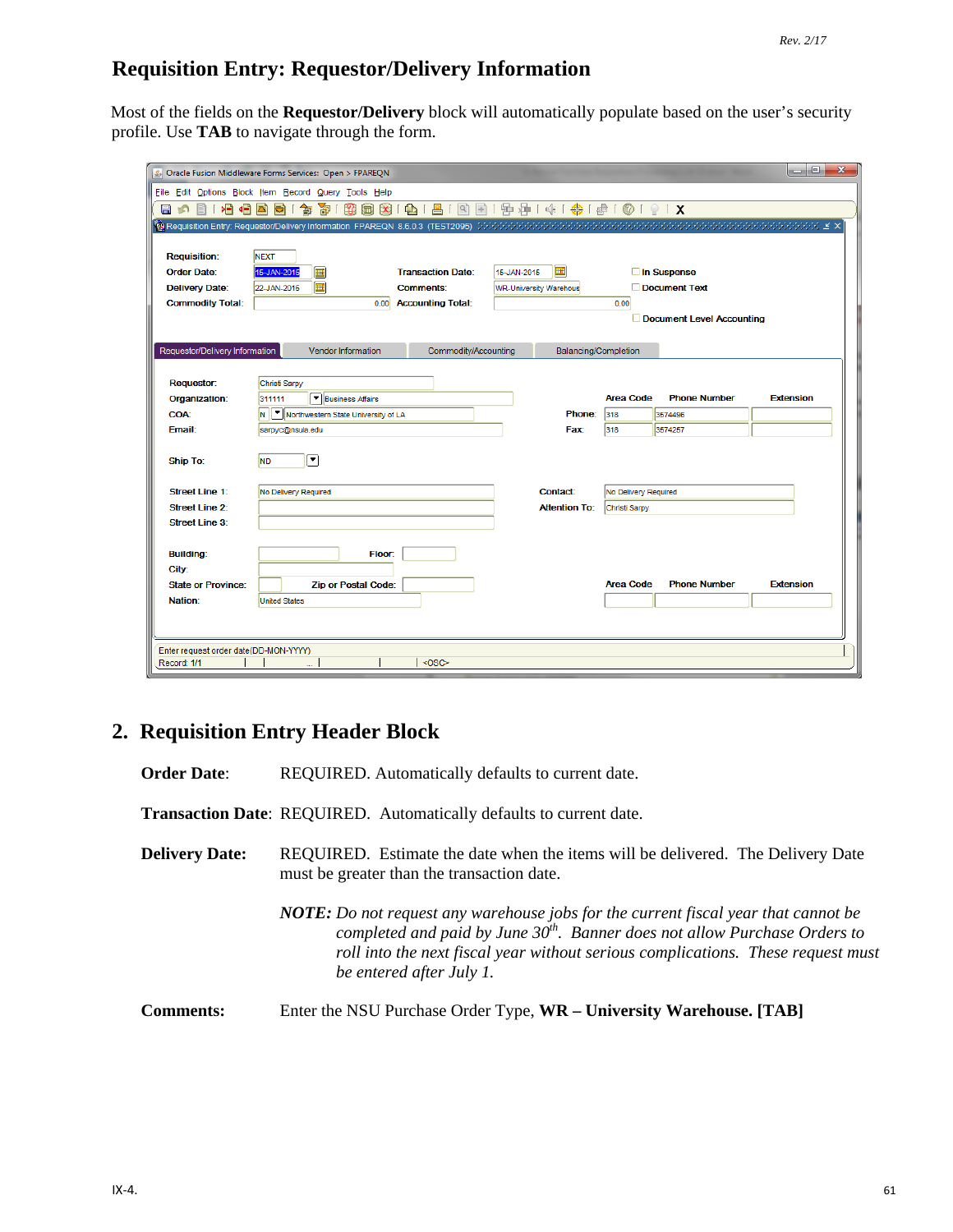### **3. Requestor/Delivery Information block:**

| & Oracle Fusion Middleware Forms Services: Open > FPAREON<br>File Edit Options Block Item Record Query Tools Help<br>81919191191191914140101918<br>滑量<br>寄<br>82<br>圇<br>匐<br>困<br>ē<br>О<br><b>IST</b><br>眉<br><b>Requisition:</b><br><b>NEXT</b><br>圃<br><b>Transaction Date:</b><br><b>Order Date:</b><br>15-JAN-2015<br>Œ<br>15-JAN-2015<br>□ In Suspense<br>匣<br><b>Delivery Date:</b><br>Document Text<br>22-JAN-2015<br><b>Comments:</b><br><b>WR-University Warehous</b><br><b>Commodity Total:</b><br><b>Accounting Total:</b><br>0.00<br>0.00<br>Document Level Accounting<br>Requestor/Delivery Information<br>Vendor Information<br>Commodity/Accounting<br>Balancing/Completion<br><b>Requestor:</b><br>Christi Sarpy<br>▼ Business Affairs<br><b>Area Code</b><br><b>Phone Number</b><br><b>Extension</b><br>Organization:<br>311111<br>Northwestern State University of LA<br><b>COA:</b><br>N<br>Phone:<br>318<br>3574496<br>318<br>3574257<br>Email:<br>sarpyc@nsula.edu<br>Fax<br>$\overline{\phantom{a}}$<br><b>ND</b><br><b>Ship To:</b><br><b>Street Line 1:</b><br><b>Contact:</b><br>No Delivery Required<br>No Delivery Required<br>Street Line 2:<br><b>Attention To:</b><br>Christi Sarpy<br><b>Street Line 3:</b><br><b>Building:</b><br>Floor:<br>City:<br><b>State or Province:</b><br>Area Code<br><b>Phone Number</b><br><b>Extension</b><br><b>Zip or Postal Code:</b><br>Nation:<br><b>United States</b><br>Enter request order date(DD-MON-YYYY)<br><0SC><br>Record: 1/1 |  |  | $\mathbf{x}$<br>$= 0$ |
|------------------------------------------------------------------------------------------------------------------------------------------------------------------------------------------------------------------------------------------------------------------------------------------------------------------------------------------------------------------------------------------------------------------------------------------------------------------------------------------------------------------------------------------------------------------------------------------------------------------------------------------------------------------------------------------------------------------------------------------------------------------------------------------------------------------------------------------------------------------------------------------------------------------------------------------------------------------------------------------------------------------------------------------------------------------------------------------------------------------------------------------------------------------------------------------------------------------------------------------------------------------------------------------------------------------------------------------------------------------------------------------------------------------------------------------------------------------------------------------------------------|--|--|-----------------------|
|                                                                                                                                                                                                                                                                                                                                                                                                                                                                                                                                                                                                                                                                                                                                                                                                                                                                                                                                                                                                                                                                                                                                                                                                                                                                                                                                                                                                                                                                                                            |  |  |                       |
|                                                                                                                                                                                                                                                                                                                                                                                                                                                                                                                                                                                                                                                                                                                                                                                                                                                                                                                                                                                                                                                                                                                                                                                                                                                                                                                                                                                                                                                                                                            |  |  |                       |
|                                                                                                                                                                                                                                                                                                                                                                                                                                                                                                                                                                                                                                                                                                                                                                                                                                                                                                                                                                                                                                                                                                                                                                                                                                                                                                                                                                                                                                                                                                            |  |  |                       |
|                                                                                                                                                                                                                                                                                                                                                                                                                                                                                                                                                                                                                                                                                                                                                                                                                                                                                                                                                                                                                                                                                                                                                                                                                                                                                                                                                                                                                                                                                                            |  |  |                       |
|                                                                                                                                                                                                                                                                                                                                                                                                                                                                                                                                                                                                                                                                                                                                                                                                                                                                                                                                                                                                                                                                                                                                                                                                                                                                                                                                                                                                                                                                                                            |  |  |                       |
|                                                                                                                                                                                                                                                                                                                                                                                                                                                                                                                                                                                                                                                                                                                                                                                                                                                                                                                                                                                                                                                                                                                                                                                                                                                                                                                                                                                                                                                                                                            |  |  |                       |
|                                                                                                                                                                                                                                                                                                                                                                                                                                                                                                                                                                                                                                                                                                                                                                                                                                                                                                                                                                                                                                                                                                                                                                                                                                                                                                                                                                                                                                                                                                            |  |  |                       |
|                                                                                                                                                                                                                                                                                                                                                                                                                                                                                                                                                                                                                                                                                                                                                                                                                                                                                                                                                                                                                                                                                                                                                                                                                                                                                                                                                                                                                                                                                                            |  |  |                       |
|                                                                                                                                                                                                                                                                                                                                                                                                                                                                                                                                                                                                                                                                                                                                                                                                                                                                                                                                                                                                                                                                                                                                                                                                                                                                                                                                                                                                                                                                                                            |  |  |                       |
|                                                                                                                                                                                                                                                                                                                                                                                                                                                                                                                                                                                                                                                                                                                                                                                                                                                                                                                                                                                                                                                                                                                                                                                                                                                                                                                                                                                                                                                                                                            |  |  |                       |
|                                                                                                                                                                                                                                                                                                                                                                                                                                                                                                                                                                                                                                                                                                                                                                                                                                                                                                                                                                                                                                                                                                                                                                                                                                                                                                                                                                                                                                                                                                            |  |  |                       |
|                                                                                                                                                                                                                                                                                                                                                                                                                                                                                                                                                                                                                                                                                                                                                                                                                                                                                                                                                                                                                                                                                                                                                                                                                                                                                                                                                                                                                                                                                                            |  |  |                       |
|                                                                                                                                                                                                                                                                                                                                                                                                                                                                                                                                                                                                                                                                                                                                                                                                                                                                                                                                                                                                                                                                                                                                                                                                                                                                                                                                                                                                                                                                                                            |  |  |                       |
|                                                                                                                                                                                                                                                                                                                                                                                                                                                                                                                                                                                                                                                                                                                                                                                                                                                                                                                                                                                                                                                                                                                                                                                                                                                                                                                                                                                                                                                                                                            |  |  |                       |
|                                                                                                                                                                                                                                                                                                                                                                                                                                                                                                                                                                                                                                                                                                                                                                                                                                                                                                                                                                                                                                                                                                                                                                                                                                                                                                                                                                                                                                                                                                            |  |  |                       |
|                                                                                                                                                                                                                                                                                                                                                                                                                                                                                                                                                                                                                                                                                                                                                                                                                                                                                                                                                                                                                                                                                                                                                                                                                                                                                                                                                                                                                                                                                                            |  |  |                       |
|                                                                                                                                                                                                                                                                                                                                                                                                                                                                                                                                                                                                                                                                                                                                                                                                                                                                                                                                                                                                                                                                                                                                                                                                                                                                                                                                                                                                                                                                                                            |  |  |                       |
|                                                                                                                                                                                                                                                                                                                                                                                                                                                                                                                                                                                                                                                                                                                                                                                                                                                                                                                                                                                                                                                                                                                                                                                                                                                                                                                                                                                                                                                                                                            |  |  |                       |
|                                                                                                                                                                                                                                                                                                                                                                                                                                                                                                                                                                                                                                                                                                                                                                                                                                                                                                                                                                                                                                                                                                                                                                                                                                                                                                                                                                                                                                                                                                            |  |  |                       |
|                                                                                                                                                                                                                                                                                                                                                                                                                                                                                                                                                                                                                                                                                                                                                                                                                                                                                                                                                                                                                                                                                                                                                                                                                                                                                                                                                                                                                                                                                                            |  |  |                       |
|                                                                                                                                                                                                                                                                                                                                                                                                                                                                                                                                                                                                                                                                                                                                                                                                                                                                                                                                                                                                                                                                                                                                                                                                                                                                                                                                                                                                                                                                                                            |  |  |                       |
|                                                                                                                                                                                                                                                                                                                                                                                                                                                                                                                                                                                                                                                                                                                                                                                                                                                                                                                                                                                                                                                                                                                                                                                                                                                                                                                                                                                                                                                                                                            |  |  |                       |
|                                                                                                                                                                                                                                                                                                                                                                                                                                                                                                                                                                                                                                                                                                                                                                                                                                                                                                                                                                                                                                                                                                                                                                                                                                                                                                                                                                                                                                                                                                            |  |  |                       |
|                                                                                                                                                                                                                                                                                                                                                                                                                                                                                                                                                                                                                                                                                                                                                                                                                                                                                                                                                                                                                                                                                                                                                                                                                                                                                                                                                                                                                                                                                                            |  |  |                       |
|                                                                                                                                                                                                                                                                                                                                                                                                                                                                                                                                                                                                                                                                                                                                                                                                                                                                                                                                                                                                                                                                                                                                                                                                                                                                                                                                                                                                                                                                                                            |  |  |                       |
|                                                                                                                                                                                                                                                                                                                                                                                                                                                                                                                                                                                                                                                                                                                                                                                                                                                                                                                                                                                                                                                                                                                                                                                                                                                                                                                                                                                                                                                                                                            |  |  |                       |
|                                                                                                                                                                                                                                                                                                                                                                                                                                                                                                                                                                                                                                                                                                                                                                                                                                                                                                                                                                                                                                                                                                                                                                                                                                                                                                                                                                                                                                                                                                            |  |  |                       |
|                                                                                                                                                                                                                                                                                                                                                                                                                                                                                                                                                                                                                                                                                                                                                                                                                                                                                                                                                                                                                                                                                                                                                                                                                                                                                                                                                                                                                                                                                                            |  |  |                       |
|                                                                                                                                                                                                                                                                                                                                                                                                                                                                                                                                                                                                                                                                                                                                                                                                                                                                                                                                                                                                                                                                                                                                                                                                                                                                                                                                                                                                                                                                                                            |  |  |                       |
|                                                                                                                                                                                                                                                                                                                                                                                                                                                                                                                                                                                                                                                                                                                                                                                                                                                                                                                                                                                                                                                                                                                                                                                                                                                                                                                                                                                                                                                                                                            |  |  |                       |
|                                                                                                                                                                                                                                                                                                                                                                                                                                                                                                                                                                                                                                                                                                                                                                                                                                                                                                                                                                                                                                                                                                                                                                                                                                                                                                                                                                                                                                                                                                            |  |  |                       |
|                                                                                                                                                                                                                                                                                                                                                                                                                                                                                                                                                                                                                                                                                                                                                                                                                                                                                                                                                                                                                                                                                                                                                                                                                                                                                                                                                                                                                                                                                                            |  |  |                       |

**Requestor:** REQUIRED. Enter the requestor's name. Defaults to the User Id information. The organization, phone number and e-mail information will default to the information tied to the User Id.

# **Organization Code:** REQUIRED. Enter the appropriate **Organization code** number. *NOTE: You may have more than one organization assigned to your User Id.* If the Organizational Code is not known, click on the drop down to locate the appropriate code number. Double click on the appropriate code number and the Organization Code will be populated in the Organization field. **[Tab]** *NOTE: Verify the correct Index code that corresponds with the correct Organization Code, see the Indexes by Organization by Fund by Program section of the Ledgers and Charts of Accounts Users Guide. Organizations may have multiple Indexes "mapped" to it. The Index code to be used for the Organization you have selected will be entered/used in the Accounting block, to assure your FOP is correct and populated.* **COA Code:** REQUIRED. Chart **'N'** will default, which is for Northwestern State University. **Email:** Enter your email address if not automatically populated.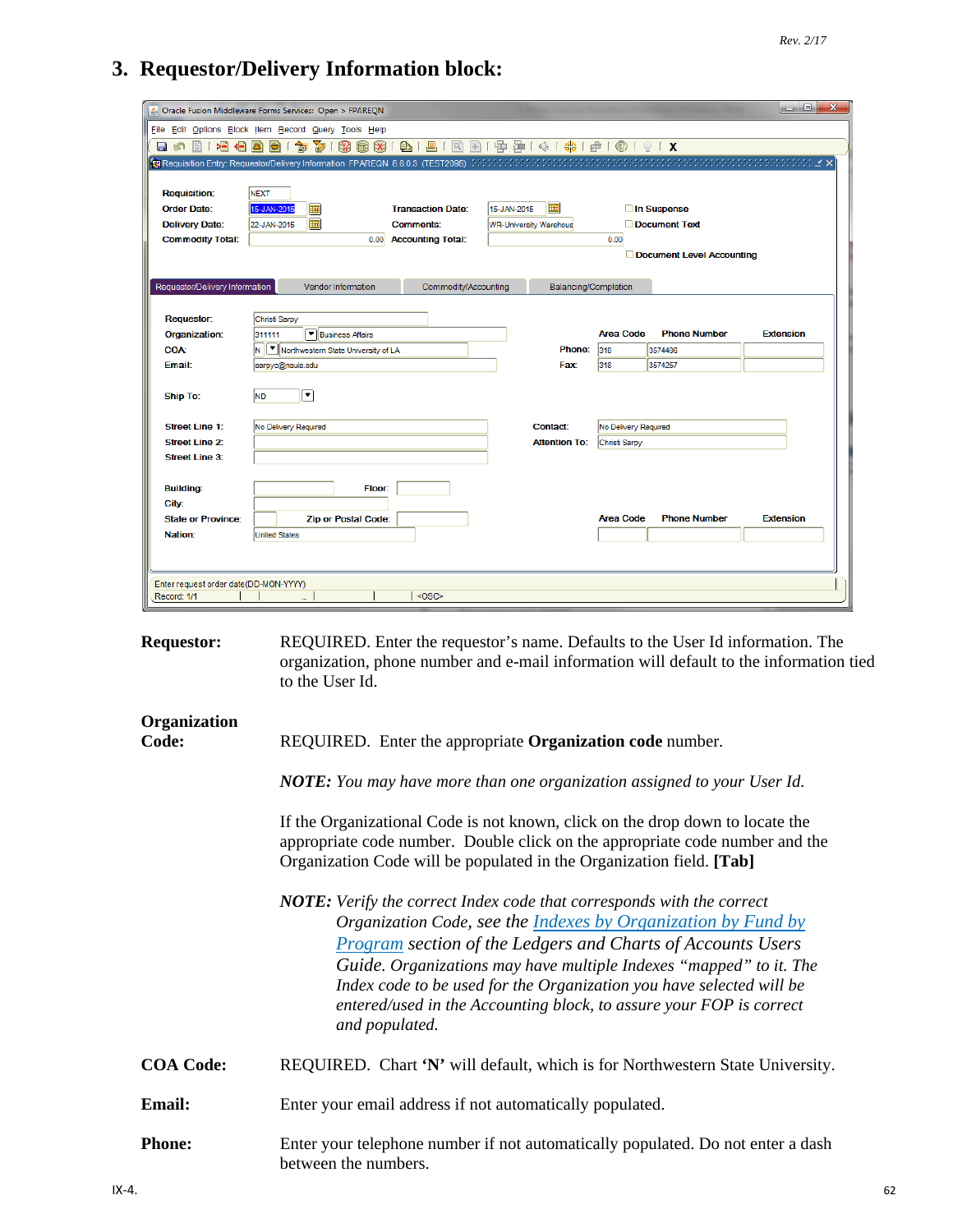- **Fax:** Enter your fax number if not automatically populated. Do not enter a dash between the numbers. **Ship to**: REQUIRED. Enter **'ND'** No Delivery Required **[Tab] Contact**: Defaults from the Ship to code. **Attention To:** REQUIRED. Enter the name of the Person requesting the warehouse item(s). – It will allow up to 35 characters but DO NOT EXCEED 30 CHARACTERS. **Ship To**  Defaults from the Ship to code.
- *NOTE: To add Document Text, see Adding Document Text – Procurement Text Entry [FOAPOXT] in the next section.*

OR

**Next Block [Ctrl+Pg Down]** to proceed to the **Vendor Information** block.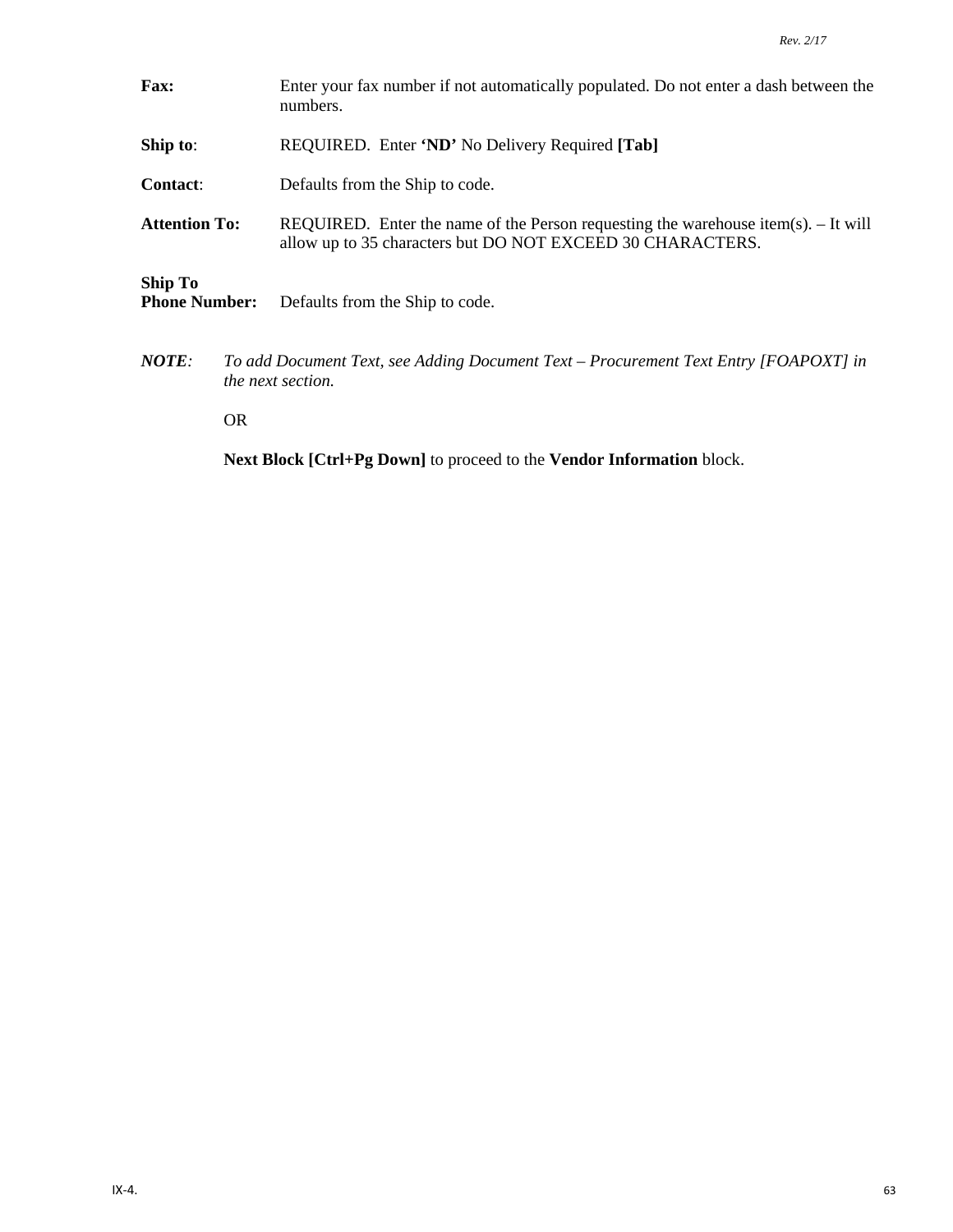# **Adding Document Text – Procurement Text Entry FOAPOXT**

Use **Document Text** to communicate special requests to University Warehouse. Give complete details to complete the warehouse job.



From the **Options** menu choose **Document Text (FOAPOXT)** to type instructions to University Warehouse.

|                                                                                        | S Oracle Fusion Middleware Forms Services: Open > FPAREQN - FOAPOXT                                                           |                                                 |                                                      |                                                            |                     | o e<br>x |
|----------------------------------------------------------------------------------------|-------------------------------------------------------------------------------------------------------------------------------|-------------------------------------------------|------------------------------------------------------|------------------------------------------------------------|---------------------|----------|
| File Edit Options Block Item Record Query Tools Help                                   |                                                                                                                               |                                                 |                                                      |                                                            |                     |          |
| П                                                                                      |                                                                                                                               |                                                 |                                                      |                                                            |                     |          |
|                                                                                        | <b>[索] Procurement Text Entry FOAPOXT 8.4(TEST2095)</b> (クランタンフランフランフランクランフランフランフランフランフランフランフランフラン                            |                                                 |                                                      |                                                            |                     |          |
| <b>Text Type:</b><br>Vendor:<br><b>Commodity Description:</b><br><b>Modify Clause:</b> | <b>REQ</b><br>$\overline{\phantom{a}}$<br>Code:<br>R0000200<br>400000000<br><b>NSU Print Shop</b><br>$\overline{\phantom{a}}$ | $\overline{\phantom{a}}$<br>Copy Commodity Text |                                                      | <b>Change Sequence:</b><br><b>Default Increment:</b><br>10 | <b>Item Number:</b> |          |
| Use Document Text to communicate special request                                       | Text                                                                                                                          | <b>Clause Number</b>                            | Print<br>⊽<br>$\overline{\mathbf{v}}$<br>Г<br>П<br>г | Line<br>10                                                 |                     |          |

- **Text: [Next Block]** or click on the first open line, and type desired information. Use arrow keys to navigate from one line to another.
- **Print:** A check mark  $(\checkmark)$  in this box means document text will print on hard copy of purchase order. Uncheck the print box for each line of text that you do not want printed on the purchase order.
- *NOTE: All lines in the FOAPOXT text screen must have line numbers. If you want to create a line break between text information, type a period (.), [TAB] to Line Number Field and enter the number that places your blank line in the position you desire.*

**Save [F10]** and **Exit [Ctrl+Q]** once you have completed the **Document Text.**

**Next Block [Ctrl+Pg Down]** to access the Vendor Information Tab.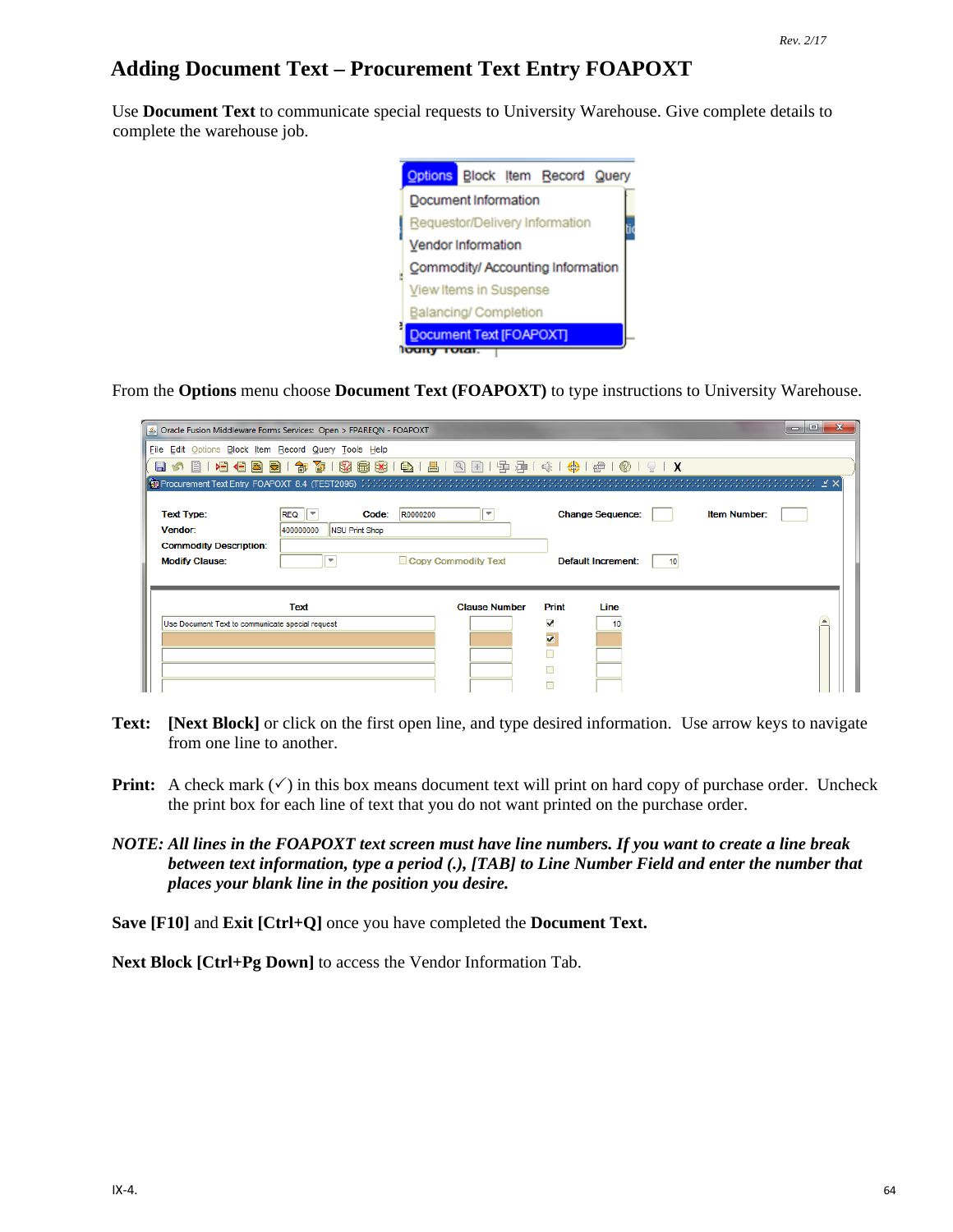### **Requisition Entry: Vendor Information**

*NOTE: At this point, the Requisition Number is assigned. Write down the Requisition Number for future reference.*

# **4. Vendor Information block:**

**Vendor:** Type the University Warehouse pre-assigned vendor number, 500000000.

*NOTE: Standing Purchase Order Type 'WR – University Warehouse has a pre-assigned vendor number. Therefore, when you enter the appropriate vendor code, the vendor information will populate in all fields which will be NSU Warehouse.*

**Next Block [Ctrl+Pg Down]** to proceed to Commodity/Accounting.

|                                | $\mathbf{x}$<br>Sol Oracle Fusion Middleware Forms Services: Open > FPAREQN                         |
|--------------------------------|-----------------------------------------------------------------------------------------------------|
|                                | File Edit Options Block Item Record Query Tools Help                                                |
| 12865)<br><b>EI</b> 16<br>自    | ■ 1<br>图图1中每100100181X<br>面Ⅰ<br><b>同区</b><br>$\bigoplus$ (<br>匍<br>R.<br>a                          |
|                                |                                                                                                     |
|                                |                                                                                                     |
| <b>Requisition:</b>            | <b>NEXT</b>                                                                                         |
| <b>Order Date:</b>             | E<br>圍<br><b>Transaction Date:</b><br>15-JAN-2015<br>□ In Suspense<br>15-JAN-2015                   |
| <b>Delivery Date:</b>          | $\blacksquare$<br>Document Text<br>22-JAN-2015<br><b>Comments:</b><br><b>WR-University Warehous</b> |
| <b>Commodity Total:</b>        | <b>Accounting Total:</b><br>0.00<br>0.00                                                            |
|                                | Document Level Accounting                                                                           |
|                                | Vendor Information                                                                                  |
| Requestor/Delivery Information | Commodity/Accounting<br>Balancing/Completion                                                        |
| Vendor:                        | ▼ NSU Warehouse<br>Vendor Hold<br>500000000                                                         |
|                                |                                                                                                     |
| <b>Address Type:</b>           | ∣र<br><b>Discount:</b><br>$P^o$<br>$\sqrt{2}$<br>Sequence:                                          |
|                                | $\overline{\mathbf v}$<br><b>Tax Group:</b>                                                         |
| <b>Street Line 1:</b>          | ▼<br><b>Currency:</b><br>105 Facilities Services Complex                                            |
| <b>Street Line 2:</b>          |                                                                                                     |
| <b>Street Line 3:</b>          |                                                                                                     |
|                                |                                                                                                     |
| City:                          | Natchitoches                                                                                        |
| <b>State or Province:</b>      | <b>Zip or Postal Code:</b><br>71497<br>LA                                                           |
| Nation:                        | <b>United States</b>                                                                                |
| <b>Contact:</b>                | <b>Hovey Harrell</b>                                                                                |
| Email:                         |                                                                                                     |
|                                | <b>Area Code</b><br><b>Phone Number</b><br><b>Extension</b>                                         |
| Phone:                         | 318<br>3575150                                                                                      |
| Fax:                           |                                                                                                     |
|                                |                                                                                                     |
|                                | Enter vendor's e-mail address (100 characters maximum).                                             |
| Record: 1/1                    | <0SC>                                                                                               |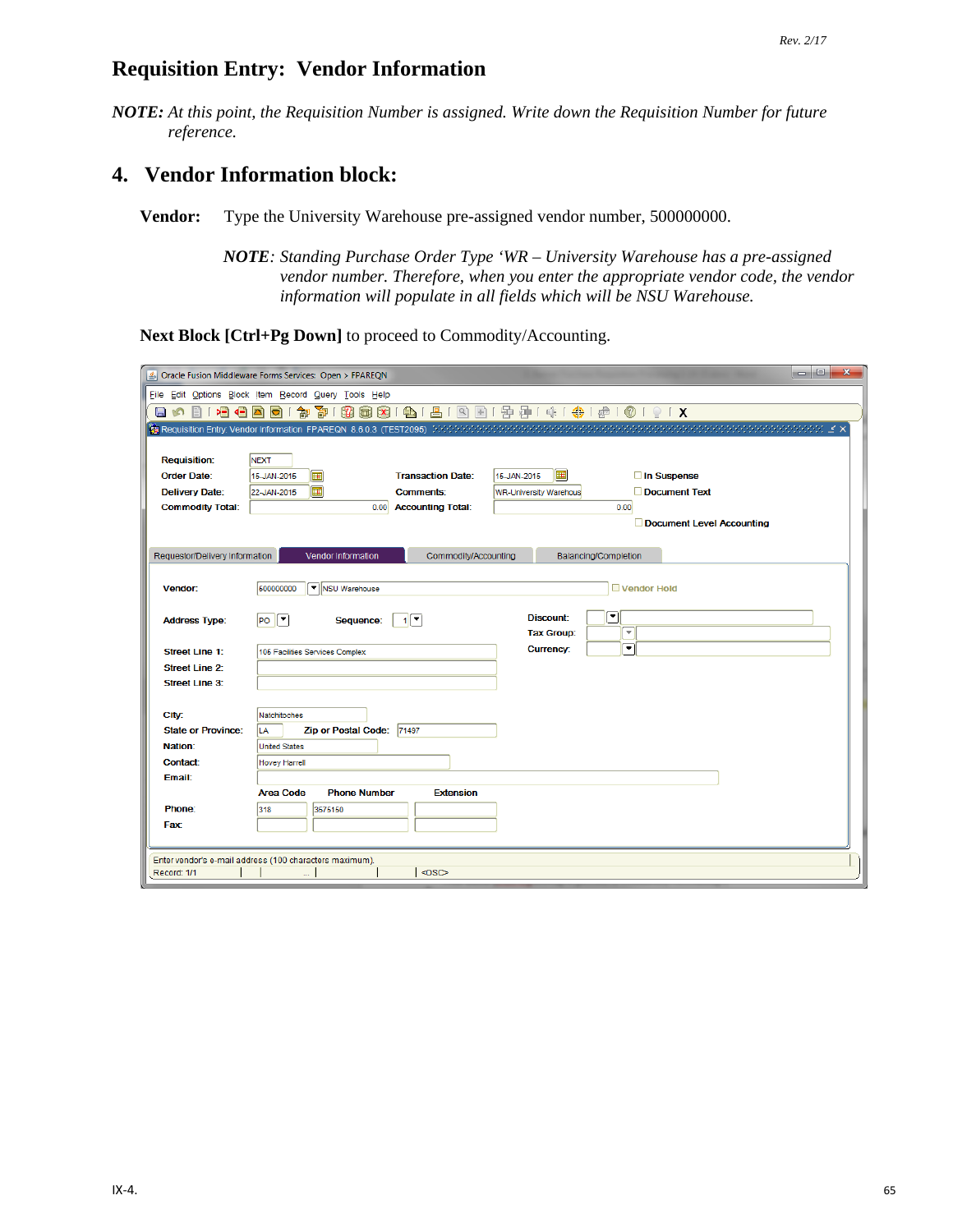## **Requisition Entry: Commodity/Accounting**

The Requisition Entry window is composed of two blocks:

- **Commodity** block This block is used to specify the type of warehouse job being requested.
- **Accounting** block This block details how you will pay for the warehouse job being requested. This block is visible but information cannot be entered into it until the **Commodity** block is complete

| Oracle Fusion Middleware Forms Services: Open > FPAREQN                                                         |                                                   | $\begin{tabular}{c} \multicolumn{1}{c}{\textbf{0} \end{tabular}} \begin{tabular}{c} \multicolumn{1}{c}{\textbf{0} \end{tabular}} \begin{tabular}{c} \multicolumn{1}{c}{\textbf{0} \end{tabular}} \begin{tabular}{c} \multicolumn{1}{c}{\textbf{0} \end{tabular}} \begin{tabular}{c} \multicolumn{1}{c}{\textbf{0} \end{tabular}} \begin{tabular}{c} \multicolumn{1}{c}{\textbf{0} \end{tabular}} \begin{tabular}{c} \multicolumn{1}{c}{\textbf{0} \end{tabular}} \begin{tabular}{c} \multicolumn{1}{c}{$<br>$\mathbf{x}$ |
|-----------------------------------------------------------------------------------------------------------------|---------------------------------------------------|--------------------------------------------------------------------------------------------------------------------------------------------------------------------------------------------------------------------------------------------------------------------------------------------------------------------------------------------------------------------------------------------------------------------------------------------------------------------------------------------------------------------------|
| File Edit Options Block Item Record Query Tools Help                                                            |                                                   |                                                                                                                                                                                                                                                                                                                                                                                                                                                                                                                          |
| 囹<br>$\Box$<br>日の目内日日日に<br>匐                                                                                    | ●181931中津1余1+1010191X                             |                                                                                                                                                                                                                                                                                                                                                                                                                                                                                                                          |
| 朝 Requisition Entry: Commodity/Accounting_FPAREQN_8.6.0.3(TEST2095)かかかかかかかかかかかかかかかかかかかかかかかかかかかかかいます。このことは、このことは |                                                   |                                                                                                                                                                                                                                                                                                                                                                                                                                                                                                                          |
|                                                                                                                 |                                                   |                                                                                                                                                                                                                                                                                                                                                                                                                                                                                                                          |
| <b>Requisition:</b><br>R0000201                                                                                 |                                                   |                                                                                                                                                                                                                                                                                                                                                                                                                                                                                                                          |
| <b>Order Date:</b><br>匣<br>15-JAN-2015                                                                          | ▦<br><b>Transaction Date:</b><br>15-JAN-2015      | □ In Suspense                                                                                                                                                                                                                                                                                                                                                                                                                                                                                                            |
| $\blacksquare$<br><b>Delivery Date:</b><br>22-JAN-2015                                                          | <b>Comments:</b><br><b>WR-University Warehous</b> | Document Text                                                                                                                                                                                                                                                                                                                                                                                                                                                                                                            |
| <b>Commodity Total:</b><br>471.40                                                                               | <b>Accounting Total:</b>                          | 0.00                                                                                                                                                                                                                                                                                                                                                                                                                                                                                                                     |
|                                                                                                                 |                                                   | Document Level Accounting                                                                                                                                                                                                                                                                                                                                                                                                                                                                                                |
|                                                                                                                 |                                                   |                                                                                                                                                                                                                                                                                                                                                                                                                                                                                                                          |
| Requestor/Delivery Information<br>Vendor Information                                                            | Commodity/Accounting<br>Balancing/Completion      |                                                                                                                                                                                                                                                                                                                                                                                                                                                                                                                          |
| <b>U/M</b>                                                                                                      | <b>Unit Price</b><br><b>Tax Group</b><br>Quantity |                                                                                                                                                                                                                                                                                                                                                                                                                                                                                                                          |
| $\overline{\mathbf{v}}$<br><b>CSE</b><br>Item<br>of                                                             | 20.00 X                                           | $=$<br><b>Extended:</b><br>471.40<br>23.5700                                                                                                                                                                                                                                                                                                                                                                                                                                                                             |
| <b>Commodity</b><br><b>Description</b>                                                                          |                                                   | <b>Discount:</b><br>0.00<br><b>Additional:</b>                                                                                                                                                                                                                                                                                                                                                                                                                                                                           |
| $\overline{\phantom{a}}$<br>$\overline{\phantom{0}}$<br>8 1/2 x 11 Copy Paper                                   | Commodity Text                                    | 0.00<br>Tax:<br>0.00                                                                                                                                                                                                                                                                                                                                                                                                                                                                                                     |
|                                                                                                                 | Item Text                                         | <b>Commodity Line Total:</b><br>471.40                                                                                                                                                                                                                                                                                                                                                                                                                                                                                   |
|                                                                                                                 | Add Commodity                                     |                                                                                                                                                                                                                                                                                                                                                                                                                                                                                                                          |
|                                                                                                                 | $\Box$ Distribute                                 |                                                                                                                                                                                                                                                                                                                                                                                                                                                                                                                          |
|                                                                                                                 |                                                   |                                                                                                                                                                                                                                                                                                                                                                                                                                                                                                                          |
|                                                                                                                 |                                                   |                                                                                                                                                                                                                                                                                                                                                                                                                                                                                                                          |
| <b>FOAPAL</b><br><b>Remaining Commodity Amount:</b><br>$\mathbf{0}$<br>οf                                       | <b>NSF Override</b><br>471.40                     | <b>US</b><br>%                                                                                                                                                                                                                                                                                                                                                                                                                                                                                                           |
|                                                                                                                 | <b>NSF Suspense</b>                               | <b>Extended:</b><br>471.40                                                                                                                                                                                                                                                                                                                                                                                                                                                                                               |
| <b>COA Year</b><br>Index<br><b>Fund</b><br>Orgn<br>Acct                                                         | Prog<br><b>Actv</b><br>Locn<br>Proj               | <b>Discount:</b><br>0.00                                                                                                                                                                                                                                                                                                                                                                                                                                                                                                 |
| ▼<br>↴<br>$\blacktriangledown$<br>$\overline{\phantom{a}}$<br>٠                                                 | ନ<br>ନ<br>회<br>▼                                  | <b>Additional:</b><br>0.00                                                                                                                                                                                                                                                                                                                                                                                                                                                                                               |
| 15<br>N<br>106020<br>100001<br>311111<br>704011                                                                 | 60                                                | Tax<br>0.00                                                                                                                                                                                                                                                                                                                                                                                                                                                                                                              |
|                                                                                                                 |                                                   | <b>FOAPAL Line Total:</b><br>471.40                                                                                                                                                                                                                                                                                                                                                                                                                                                                                      |
|                                                                                                                 |                                                   | <b>Commodity Accounting Total:</b><br>0.00                                                                                                                                                                                                                                                                                                                                                                                                                                                                               |
|                                                                                                                 |                                                   |                                                                                                                                                                                                                                                                                                                                                                                                                                                                                                                          |
| Enter Dollar Amount, Percent of Dollar Amount, or Press NEXT FIELD.<br>Record: 1/1                              | $<$ OSC>                                          |                                                                                                                                                                                                                                                                                                                                                                                                                                                                                                                          |
|                                                                                                                 |                                                   |                                                                                                                                                                                                                                                                                                                                                                                                                                                                                                                          |

#### **Document**

**Level Accounting**: Commodity Level Accounting is the default. Therefore, the Document Level Accounting box will be unchecked.

> *NOTE: Avoid entering FOAPALs by percentage, instead enter the exact amounts you wish to allocate to each FOAPAL.*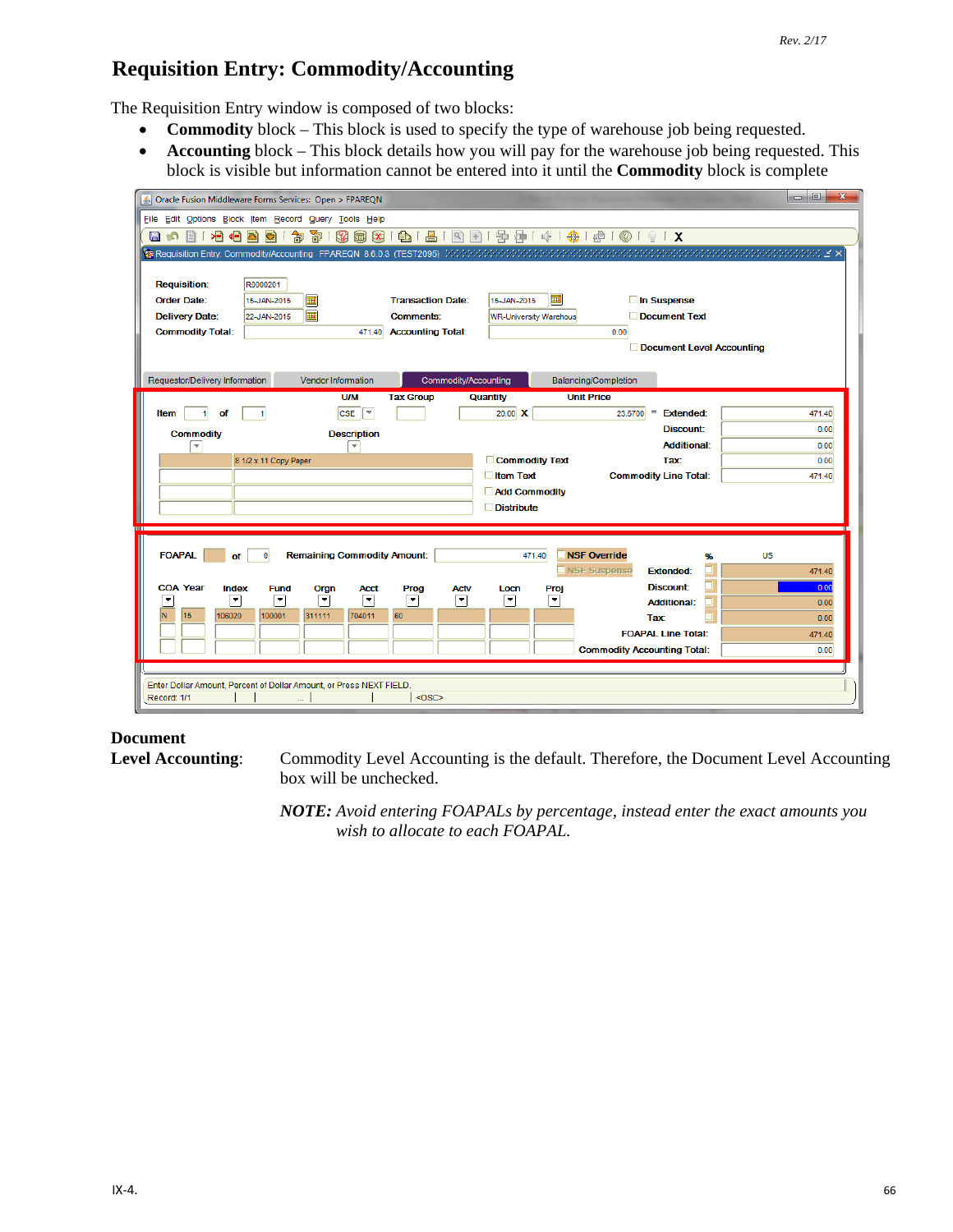**5. Commodity block:** (Steps to enter commodity line item information)

|                  | <b>U/M</b>                             | <b>Tax Group</b> | Quantity              | <b>Unit Price</b> |                              |        |
|------------------|----------------------------------------|------------------|-----------------------|-------------------|------------------------------|--------|
| Item<br>of       | <b>CSE</b><br>$\overline{\phantom{a}}$ |                  | 20.00 $\textbf{X}$    | 23,5700           | <b>Extended:</b><br>=        | 471.40 |
| <b>Commodity</b> | <b>Description</b>                     |                  |                       |                   | <b>Discount:</b>             | 0.00   |
|                  |                                        |                  |                       |                   | <b>Additional:</b>           | 0.00   |
|                  | 8 1/2 x 11 Copy Paper                  |                  | <b>Commodity Text</b> |                   | Tax:                         | 0.00   |
|                  |                                        |                  | <b>Item Text</b>      |                   | <b>Commodity Line Total:</b> | 471.40 |
|                  |                                        |                  | <b>Add Commodity</b>  |                   |                              |        |
|                  |                                        |                  | <b>Distribute</b>     |                   |                              |        |
|                  |                                        |                  |                       |                   |                              |        |
|                  |                                        |                  |                       |                   |                              |        |

| <b>Commodity Code:</b> | Leave blank – Not used by NSU. $[TAB]$                                                                                                          |
|------------------------|-------------------------------------------------------------------------------------------------------------------------------------------------|
| <b>Description:</b>    | Type a short description for the requested warehouse job.                                                                                       |
|                        | <b>NOTE:</b> To add additional descriptions to line items, see How to Add Additional<br>Description to Line Item – FOAPOXT in the next section. |
|                        | [TAB]                                                                                                                                           |
| $U/M$ :                | Type or choose the appropriate unit of measure from the drop down menu. [TAB]                                                                   |
| <b>Quantity:</b>       | <b>[TAB]</b> Enter the quantity                                                                                                                 |
| <b>Unit Price:</b>     | [TAB] Enter the unit price                                                                                                                      |
|                        | <b>NOTE:</b> A Zero " $0$ " must not proceed any numeric entries in the unit price and quantity<br>fields, in order to avoid system problems.   |

**[TAB]** through all fields to populate the Commodity Line Total.

#### **Once the Commodity Line Item information has been entered:**

**Next Block [Ctrl+Pg Down]** and proceed to the *Commodity Level Accounting – Steps* in the Accounting Block section.

*NOTE: Remember, never leave a blank line. The system is reading it as a line item but is not able to compute it.*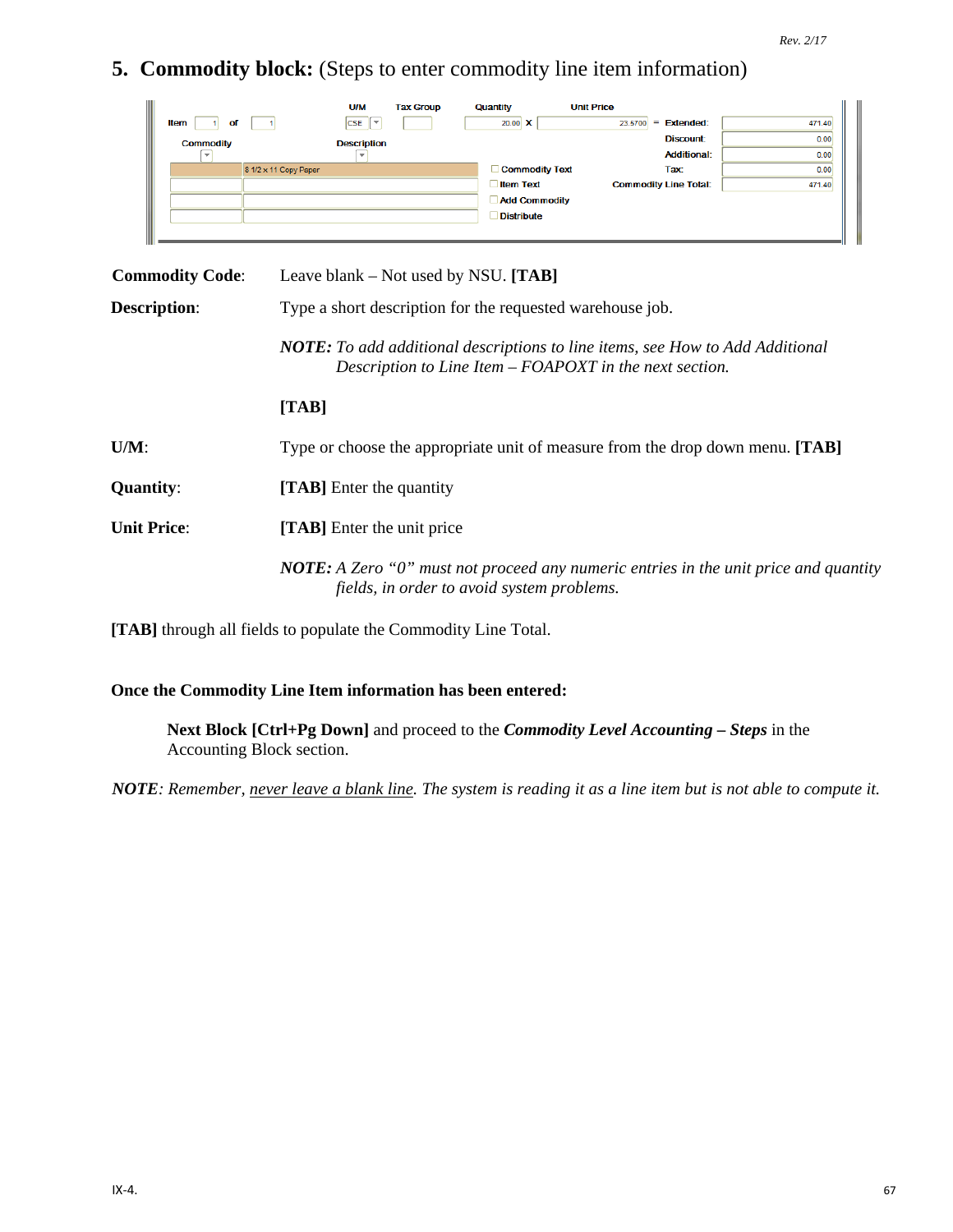## **How to Add Additional Description to Line Item – FOAPOXT**

Use Item Text to communicate special requests to University Warehouse. Give complete details as to the support documents necessary to complete the University Warehouse Process.

> dit Options Block Item Record Query Tools I Document Information n. B Requestor/Delivery Information  $\overline{8}$ uis Vendor Information Commodity Supplemental Information **jui: Agreement Information** ler Tax Distribution Information ive View Items in Suspense 197 nm Accounting Information **Balancing/Completion** Review Commodity Information [FOICOMM] este Item Text [FOAPOXT] Document Text [FOAPOXT] Commodity Text [FOATEXT] Ξ 'n  $\overline{\phantom{0}}$  $\sim$   $\sim$

From the **Options** menu choose **Item Text (FOAPOXT)**

- **Text: [Next Block]** or click on the first open line, and type the additional line item commodity description. Use arrow keys to navigate from one line to another.
- **Print:** A check mark  $(\checkmark)$  in this box means document text will print on hard copy of purchase order. Uncheck the print box for each line of text that you do not want printed on the purchase order.

|                                                        | S Oracle Fusion Middleware Forms Services: Open > FPAREQN - FOAPOXT |                          |                         |                           |                     | $\Box$<br>o |
|--------------------------------------------------------|---------------------------------------------------------------------|--------------------------|-------------------------|---------------------------|---------------------|-------------|
| File Edit Options Block Item Record Query Tools Help   |                                                                     |                          |                         |                           |                     |             |
| 相相固同<br>H<br>- 131                                     |                                                                     |                          |                         |                           |                     |             |
|                                                        |                                                                     |                          |                         |                           |                     |             |
| <b>Text Type:</b><br>Vendor:                           | Code:<br>R0000200<br><b>REQ</b><br>400000000<br>NSU Print Shop      | $\overline{\phantom{a}}$ |                         | <b>Change Sequence:</b>   | <b>Item Number:</b> |             |
| <b>Commodity Description:</b><br><b>Modify Clause:</b> | $\overline{\phantom{a}}$                                            | Copy Commodity Text      |                         | <b>Default Increment:</b> |                     |             |
|                                                        | Text                                                                | <b>Clause Number</b>     | Print                   | Line                      |                     |             |
| Use Document Text to communicate special request       |                                                                     |                          | $\overline{\mathbf{v}}$ | 10                        |                     |             |
|                                                        |                                                                     |                          | $\overline{\mathbf{v}}$ |                           |                     |             |
|                                                        |                                                                     |                          |                         |                           |                     |             |
|                                                        |                                                                     |                          |                         |                           |                     |             |

**Save [F10]** and **Exit [Ctrl+Q]** once you have completed the **Document Text.**

*NOTE: All lines in the FOAPOXT text screen must have line numbers. If you want to create a line break between text information, type a period (.), [Tab] to Line Number Field and enter the number that places your blank line in the position you desire.*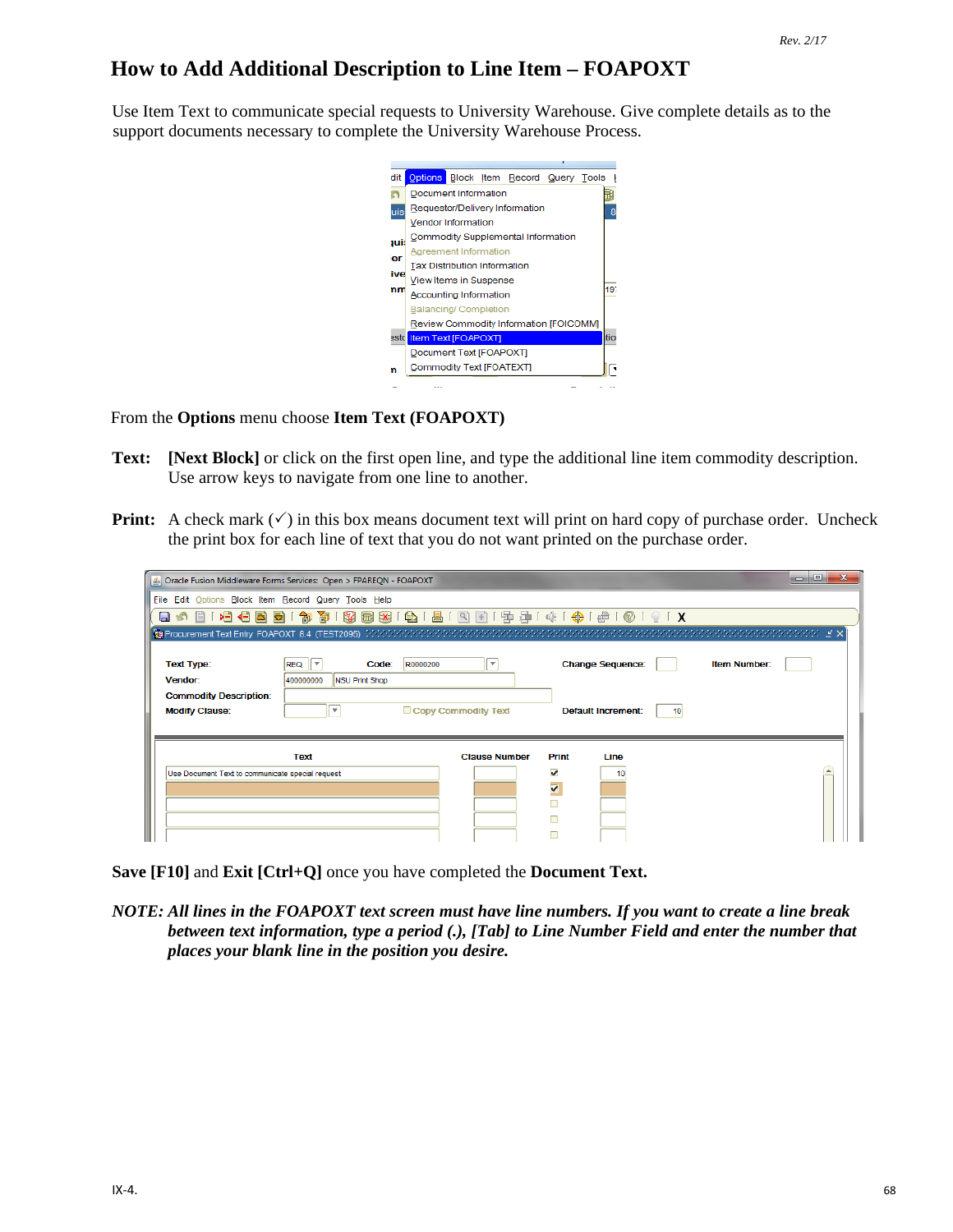### **6. Accounting block:** (Steps to enter FOAPAL/accounting distribution information)

## **Commodity Level Accounting – Steps**

**Commodity Level Accounting** is the default. Therefore, the Document Level Accounting box will be unchecked.

**Commodity Level Accounting** – Use when charging one commodity line item to multiple FOAPALs, OR multiple commodity line items to multiple FOAPALs.

*NOTE: Avoid entering FOAPALs by percentage, instead enter the exact amounts you wish to allocate to each FOAPAL.*



**COA Code:** Chart **'N'** will default, which is for Northwestern State University.

**Year**: Defaults to the appropriate fiscal year according to the transaction date.

- **Index:** Use your Index Code to access your Budget Unit, FOP. Choose from the drop down menu.
- **Fund:** Defaults from the Index
- **Orgn:** Defaults from the Index
- **Acct:** Choose from the drop down menu

The **Account Code** is the "object code" that identifies the specific expenditure, and must be entered on every transaction. A known account code can be entered directly in the **Acct** field. If you don't know the account code, click the **Search** icon next to the **Acct** field to locate the correct account code.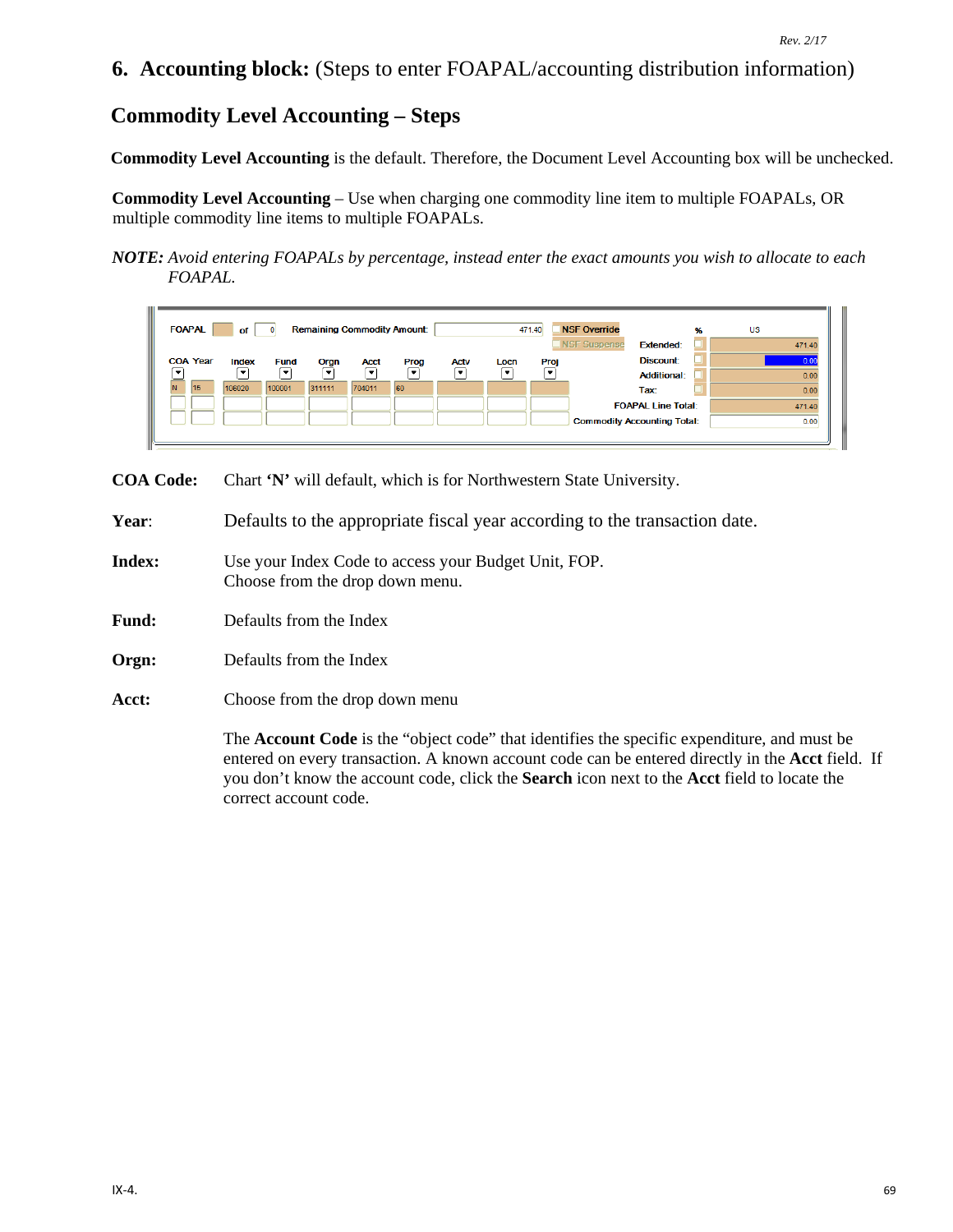#### **How to Limit Search Results:**

- Enter Query [F7]
- Tab to the Account Code field and enter '7%' for the search value to limit results to only Supply & Expense Account Codes
- Execute Query [F8]
- Highlight and Double click on the correct code number and the Account Code will be populated in the Account field

*NOTE: Select a new Acct that is data enterable (Y in the Data Entry column)*

|                                    |                                                      | △ Oracle Fusion Middleware Forms Services: Open > FPAREQN - FTVACCT                      |             |              |                |               |             |             | $\Box$ e                               | $\mathbf{x}$ |
|------------------------------------|------------------------------------------------------|------------------------------------------------------------------------------------------|-------------|--------------|----------------|---------------|-------------|-------------|----------------------------------------|--------------|
|                                    | File Edit Options Block Item Record Query Tools Help |                                                                                          |             |              |                |               |             |             |                                        |              |
|                                    |                                                      | 日 6 日 1 月 1日 日 日 日 1 か 節 1 認 画 図 1 印 1 日 1 日 1 日 1 中 1 年 1 キ 1 キ 1 ゃ 1 ゃ 1 や 1 の 1 ♀ 1 X |             |              |                |               |             |             |                                        |              |
|                                    |                                                      |                                                                                          |             |              |                |               |             |             |                                        |              |
| <b>Chart of</b>                    | <b>Account</b>                                       |                                                                                          |             | Data         | <b>Account</b> |               | Internal    |             |                                        |              |
| <b>Accounts</b>                    | Code                                                 | <b>Title</b>                                                                             | <b>Type</b> | <b>Entry</b> | <b>Class</b>   | <b>Status</b> | <b>Type</b> |             | <b>Effective Date Termination Date</b> |              |
|                                    | 704000                                               | Supplies Budget Only                                                                     | 73          | B            |                |               | 70          | 01-JUL-1989 |                                        |              |
| $\overline{\overline{\mathsf{N}}}$ | 704010                                               | <b>Office Supplies</b>                                                                   | 73          | l۷           |                | la            | 70          | 01-JUL-1989 |                                        |              |
| $\overline{\mathbf{N}}$            | 704011                                               | Office Suplies-Paper                                                                     | 73          | l۷           |                | A             | 70          | 01-JUL-1989 |                                        |              |
| N                                  | 704110                                               | Med & Dental-Opr                                                                         | 73          | l۷           |                | A             | 70          | 01-JUL-1989 |                                        |              |
| N                                  | 704111                                               | Pharmaceutical                                                                           | 73          | l۷           |                | A             | 170         | 01-JUL-1989 |                                        |              |
| $\overline{\mathbf{N}}$            | 704210                                               | Food-Opr                                                                                 | 73          | l۷           |                | A             | 70          | 01-JUL-1989 |                                        |              |
| N                                  | 704211                                               | <b>Food-Special Meals</b>                                                                | 73          | l۷           |                | A             | 170         | 01-JUL-1989 |                                        |              |
|                                    | 704212                                               | Food-Pres Spec Meals                                                                     | 73          | l۷           |                | A             | 70          | 01-JUL-1989 |                                        |              |
|                                    | 704310                                               | Motor Pool-Coll Cntl                                                                     | 73          | l۷           |                | A             | 70          | 01-JUL-1989 |                                        |              |
|                                    |                                                      |                                                                                          |             |              |                |               |             |             |                                        |              |

**Prog**: Defaults from the Index

**[TAB]** through all fields to populate the FOAPAL Line Total.

#### **Once the FOAPAL/accounting distribution has been entered:**

- **To Assign Multiple Commodity Line Items to Multiple FOAPALs –**
	- Repeat *Commodity Level Accounting Steps* until all applicable Commodity line items and **FOAPALs** have been entered. To add additional commodity lines and accounting information, perform a **Previous Block** to go back to the **Commodity Description** block. Once in the Commodity Description block, **Down Arrow Key** to go to the next commodity line item.
- **To Assign One Commodity Line Item to Multiple FOAPALs –** If you need to add additional FOAPALs, press the **Down Arrow Key** to create a new FOAPAL line.

*NOTE: The total of the FOAPAL lines must match the total of the commodity line item.*

*NOTE: Remember, never leave a blank line. The system is reading it as a line item but is not able to compute it.* 

**IMPORTANT:** Corrections cannot be made to the accounting fields by overwriting the existing data. Each incorrect **FOAPAL** must be deleted and the correct information added. To remove an accounting line, position the cursor on the incorrect accounting line in the **'N'** field, click '**Record**' on the menu bar, and select '**Remove'**. This will allow you to enter a new **FOAPAL** line and corresponding amount to be charged.

Once all accounting information is recorded, perform a '**NEXT BLOCK'** to access the **Balancing Completion** block.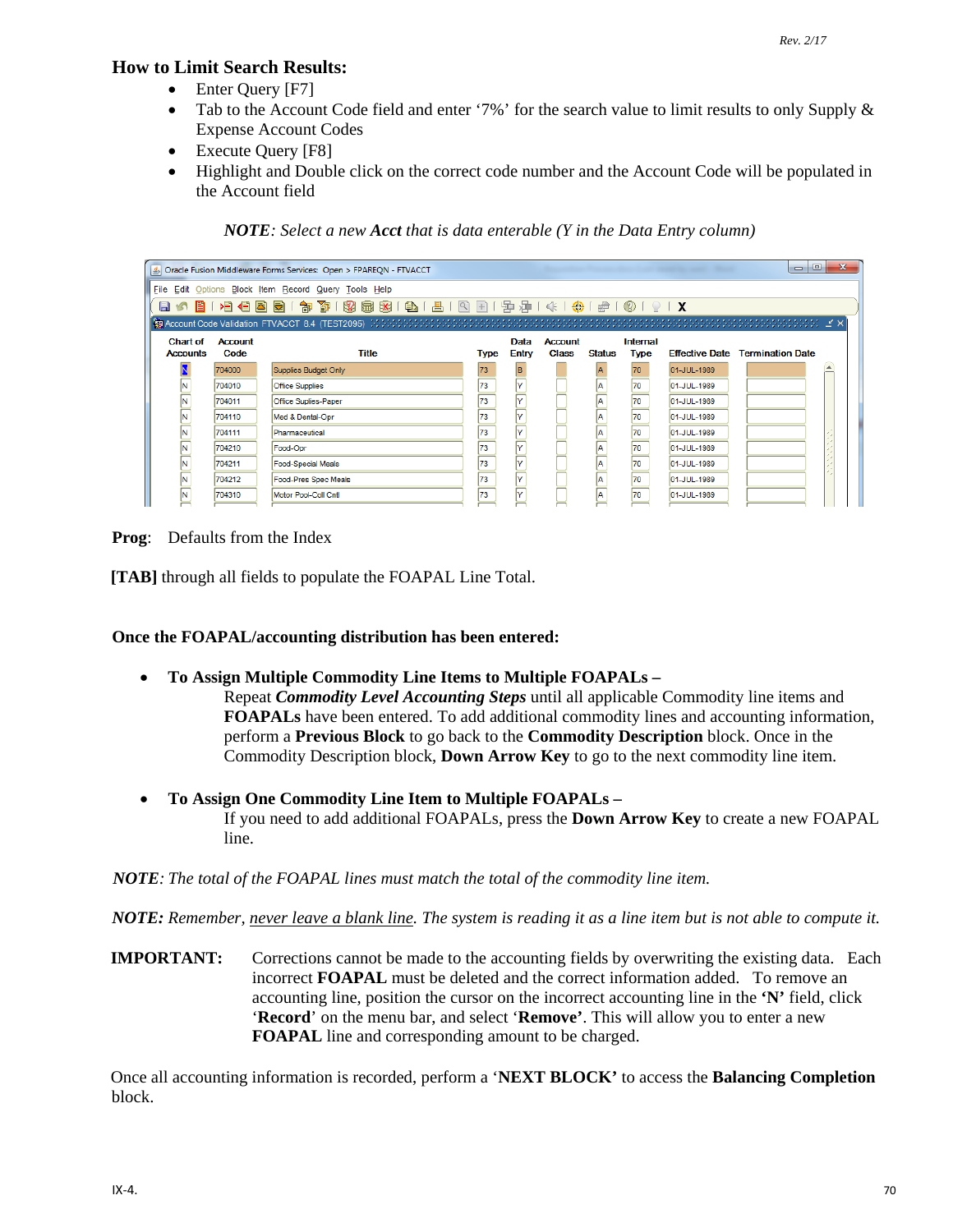# **Requisition Entry: Balancing/Completion**

### **7. Balancing/Completion block:**

The **Balancing/Completion** block is the final step in creating a requisition. In this block, you are verifying that the '**Status**' field shows the word **'BALANCED'**. If it does **not**, the requisition is out of balance between the header, commodity and accounting records. You must correct problem areas and get the requisition to a status of **'Balanced'** before the document can be completed.

|                                                                             | $-10$<br>$\mathbf{x}$<br>Sol Oracle Fusion Middleware Forms Services: Open > FPAREQN           |  |  |  |  |  |  |  |
|-----------------------------------------------------------------------------|------------------------------------------------------------------------------------------------|--|--|--|--|--|--|--|
|                                                                             | File Edit Options Block Item Record Query Tools Help                                           |  |  |  |  |  |  |  |
| 相相固<br>e ka                                                                 | 昌 [<br>寄<br>$\bigoplus_{i=1}^n$<br>句<br>$\mathbb{R}$<br>同 X  <br>Ð                             |  |  |  |  |  |  |  |
|                                                                             |                                                                                                |  |  |  |  |  |  |  |
|                                                                             |                                                                                                |  |  |  |  |  |  |  |
| <b>Requisition:</b>                                                         | R0000201                                                                                       |  |  |  |  |  |  |  |
| <b>Order Date:</b>                                                          | $\blacksquare$<br><b>Transaction Date:</b><br>□ In Suspense<br>圃<br>15-JAN-2015<br>15-JAN-2015 |  |  |  |  |  |  |  |
| <b>Delivery Date:</b>                                                       | 圃<br>Document Text<br><b>Comments:</b><br>22-JAN-2015<br><b>WR-University Warehous</b>         |  |  |  |  |  |  |  |
| <b>Commodity Total:</b>                                                     | <b>Accounting Total:</b><br>471.40<br>471.40                                                   |  |  |  |  |  |  |  |
|                                                                             | Document Level Accounting                                                                      |  |  |  |  |  |  |  |
|                                                                             |                                                                                                |  |  |  |  |  |  |  |
| Requestor/Delivery Information                                              | Commodity/Accounting<br>Balancing/Completion<br>Vendor Information                             |  |  |  |  |  |  |  |
| Vendor:                                                                     | 500000000<br>Vendor Hold<br><b>NSU Warehouse</b>                                               |  |  |  |  |  |  |  |
| <b>COA:</b>                                                                 | N Northwestern State University of LA<br><b>Requestor:</b><br>Christi Sarpy                    |  |  |  |  |  |  |  |
| Organization:                                                               | 311111<br><b>Business Affairs</b>                                                              |  |  |  |  |  |  |  |
| <b>Currency:</b>                                                            |                                                                                                |  |  |  |  |  |  |  |
| <b>Exchange Rate:</b>                                                       | <b>Commodity Record Count:</b>                                                                 |  |  |  |  |  |  |  |
|                                                                             |                                                                                                |  |  |  |  |  |  |  |
| <b>Input Amount:</b>                                                        | <b>Converted Amount:</b><br>471.40                                                             |  |  |  |  |  |  |  |
|                                                                             |                                                                                                |  |  |  |  |  |  |  |
|                                                                             | <b>Commodity</b><br><b>Accounting</b><br><b>Status</b><br>Input                                |  |  |  |  |  |  |  |
| <b>Approved Amount:</b>                                                     | 471.40<br>471.40<br><b>BALANCED</b><br>471.40                                                  |  |  |  |  |  |  |  |
| <b>Discount Amount:</b>                                                     | 0.00<br>0.00<br><b>BALANCED</b><br>0.00                                                        |  |  |  |  |  |  |  |
| <b>Additional Amount:</b>                                                   | 0.00<br><b>BALANCED</b><br>0.00<br>0.00                                                        |  |  |  |  |  |  |  |
| <b>Tax Amount:</b>                                                          | 0.00<br>0.00<br>0.00<br><b>BALANCED</b>                                                        |  |  |  |  |  |  |  |
| Complete:<br>國<br>$\sqrt{2}$<br>In Process:                                 |                                                                                                |  |  |  |  |  |  |  |
| WARNING : Budget is exceeded for item 1, sequence 1<br><0SC><br>Record: 1/1 |                                                                                                |  |  |  |  |  |  |  |

**There are two options when entering the Balancing/Completion block:**

#### • **Complete**

If **Status** = **'BALANCED',** Click and this will forward the Requisition to the Posting Process. Once Departmental Approvals are completed, the Requisition will be forwarded to Purchasing to assign a designated buyer. Once completed, this document cannot be changed.

*NOTE: If you forgot to write the REQ # down before completing your requisition, you can still identify the number by looking in the message line of the new FPAREQN form. On the Auto Hint/Status bar, there should be a message, as shown in this example that says "Document R0000201 completed and forwarded to Posting process". This is the number of the Requisition that was just completed.*

| Document R0000201 completed and forwarded to the Posting process |          |               |
|------------------------------------------------------------------|----------|---------------|
| Record: 1/1                                                      | $\cdots$ | $<\Omega$ SC> |
|                                                                  |          |               |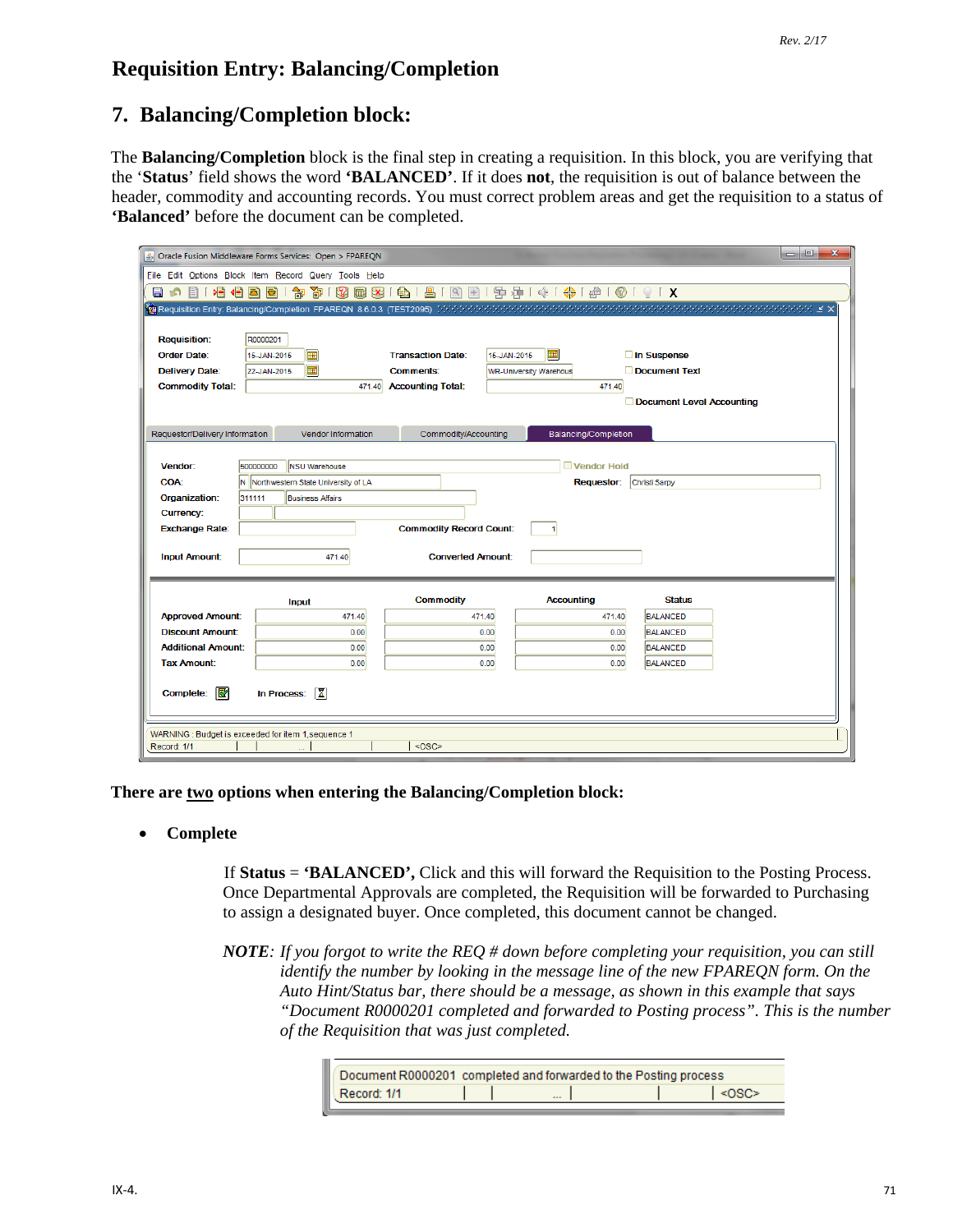*Note: If the requisition has been completed by you and you need to change it, contact your approvers to deny the requisition and put it back in "in-process" and change your requisition. If the requisition has been completed and routed through Posting and Departmental* 

*Approvals, only Purchasing has the option to deny/cancel it.*

#### • **In Process**

Click to save the document for retrieval and completion at a later point in time. This will save the requisition information you have input, but will not complete it, or forward it to Posting and Departmental Approvals. It is your responsibility to complete this requisition or cancel it, if no longer needed.

#### **OR**

#### **If Status = COM/ACCT or any other message**

Research the **'out of balance'** condition and correct. If you need to retreat back to a previous information block to make modifications or corrections, click the **Previous Block** icon to return to the previous information block. When **Status = Balanced**, follow the above instructions for completion.

**IMPORTANT**:Get in the habit of reading the messages on the **Auto Hint/Status bar**. If it indicates a suspended or suspending notice, your requisition could be either **Incomplete** or **NSF**.